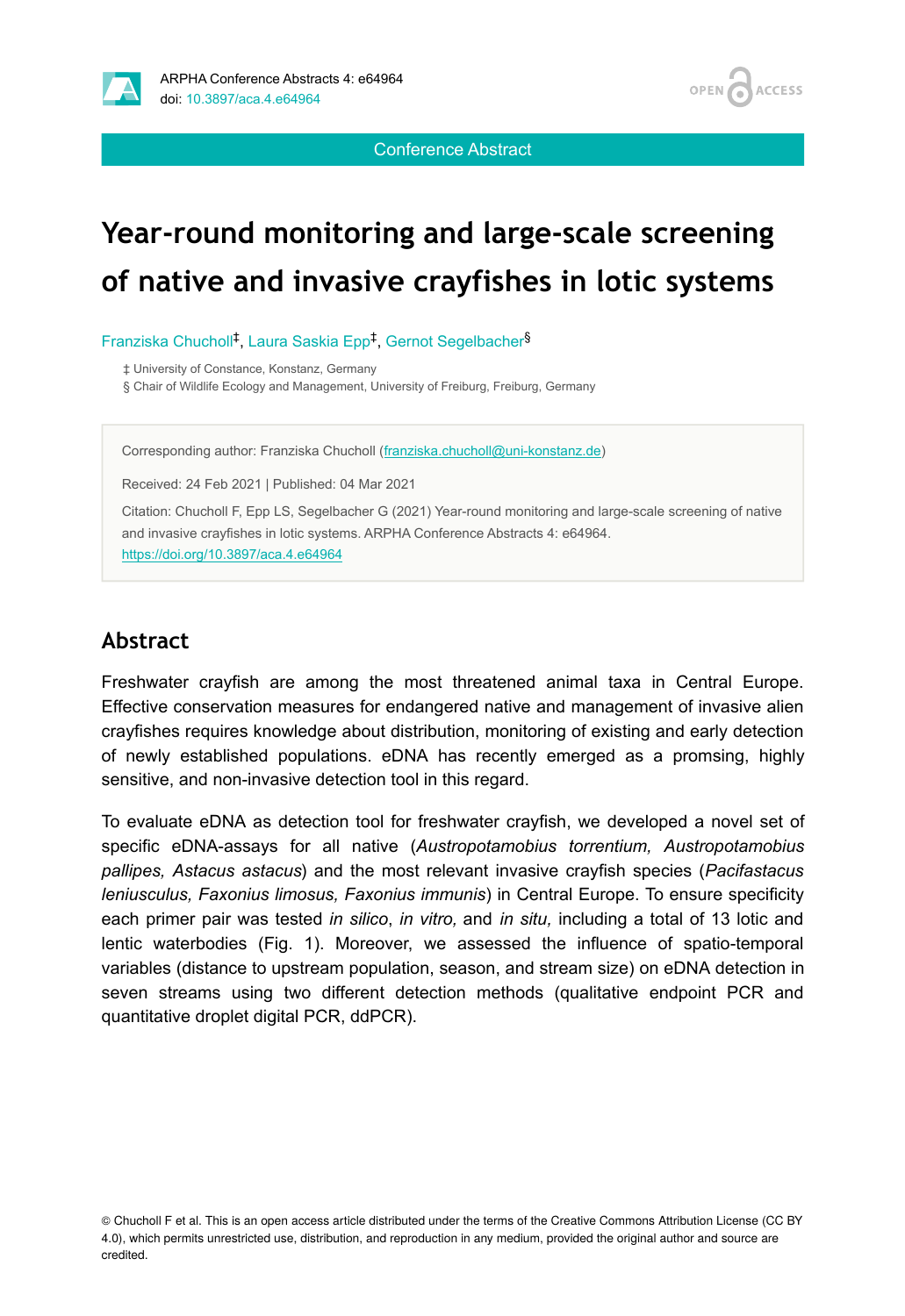

#### Figure 1. doi

**Figure 1**: Map of the study area (federal state of Baden-Württemberg, southwestern Germany) showing all investigated water bodies. Native and invasive crayfish populations are presented by blue- and red-colored symbols, respectively. Sampling sites with diamonds were used for spatio-temporal eDNA sampling, whereas sampling sites with circles were only used for primer evaluation.

The newly developed eDNA assays successfully detected all crayfish species across different lotic and lentic habitats. Multiple linear mixed-effects analysis revealed a significant effect of distance and season on eDNA detection rate (endpoint PCR) and eDNA-concentration (ddPCR). Year-round detection was successful up to 7 km downstream of the source population, although detectability was lowest in winter. eDNA detection rate further decreased with increasing stream size. Finally, eDNA-concentration correlated positively with estimated upstream population size.

Overall, our study provides easily applicable eDNA assays for six crayfish species, enabling year-round detection, which represents a clear benefit over conventional methods. Due to its high sensitivity, eDNA detection is also suitable for the targeted search of as-yet unrecorded or newly emerging populations. Using quantitative ddPCR might further allow for a rough estimation of population size, provided that the identified spatiotemporal factors are accounted for. We therefore recommend implementing eDNAdetection as a complementary survey tool, particularly for a large-scale screening of datadeficient catchments or a year-round monitoring (Chucholl et al. 2021).

#### **Keywords**

environmental DNA, species detection, crayfish, freshwater systems, monitoring